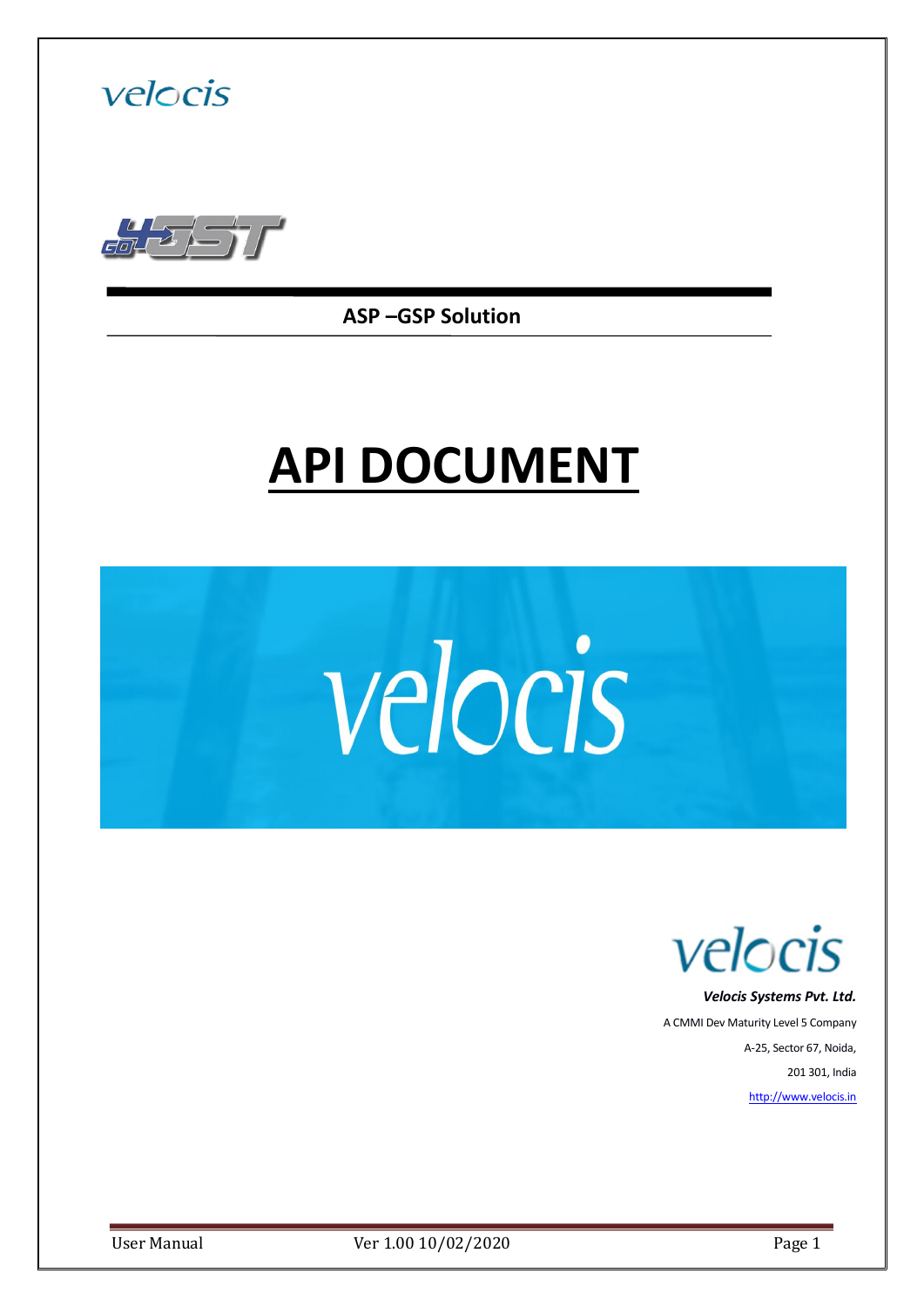## **Table of Contents**

## **Table of Contents**

| 1.             |     |  |  |
|----------------|-----|--|--|
|                | 1.1 |  |  |
|                | 1.2 |  |  |
|                | 1.3 |  |  |
| 2.             |     |  |  |
| $\mathbf{3}$ . | 3.1 |  |  |
|                | 3.2 |  |  |
|                | 3.3 |  |  |
| 4.             |     |  |  |
| 5 <sub>1</sub> |     |  |  |
| 6.             |     |  |  |
| 7 <sub>1</sub> |     |  |  |
| 8.             | 8.1 |  |  |
|                | 8.2 |  |  |
|                | 8.3 |  |  |
|                | 8.4 |  |  |
| 9.             |     |  |  |
|                |     |  |  |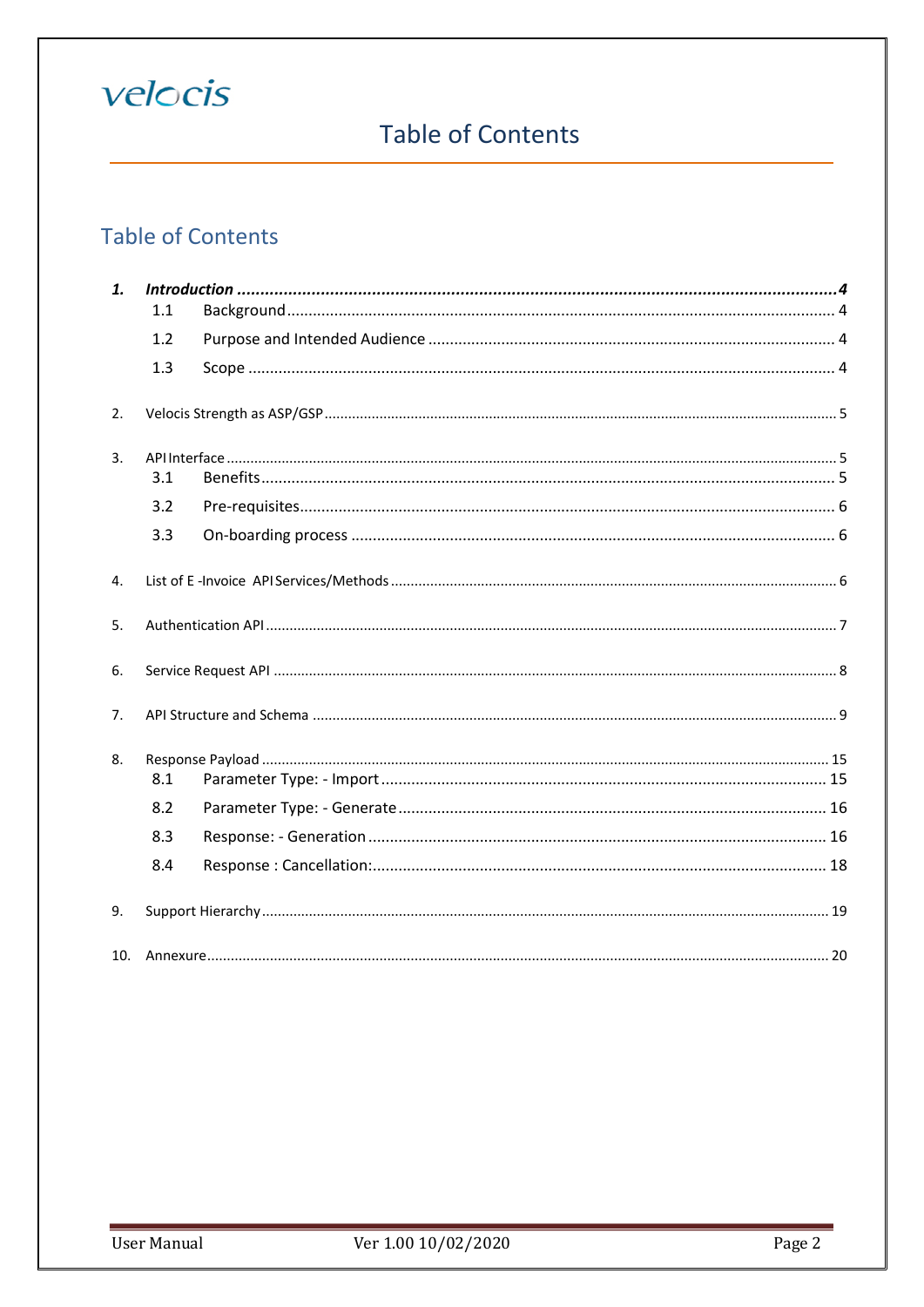

## List of Abbreviations

| Abbreviation  | <b>Full Form</b>                         |  |
|---------------|------------------------------------------|--|
| <b>GSTIN</b>  | Goods and Services Tax Identification No |  |
| API           | <b>Application Program Interface</b>     |  |
| <b>IRN No</b> | <b>Invoice Registration Number</b>       |  |
| <b>IRP</b>    | <b>Invoice Registration Number</b>       |  |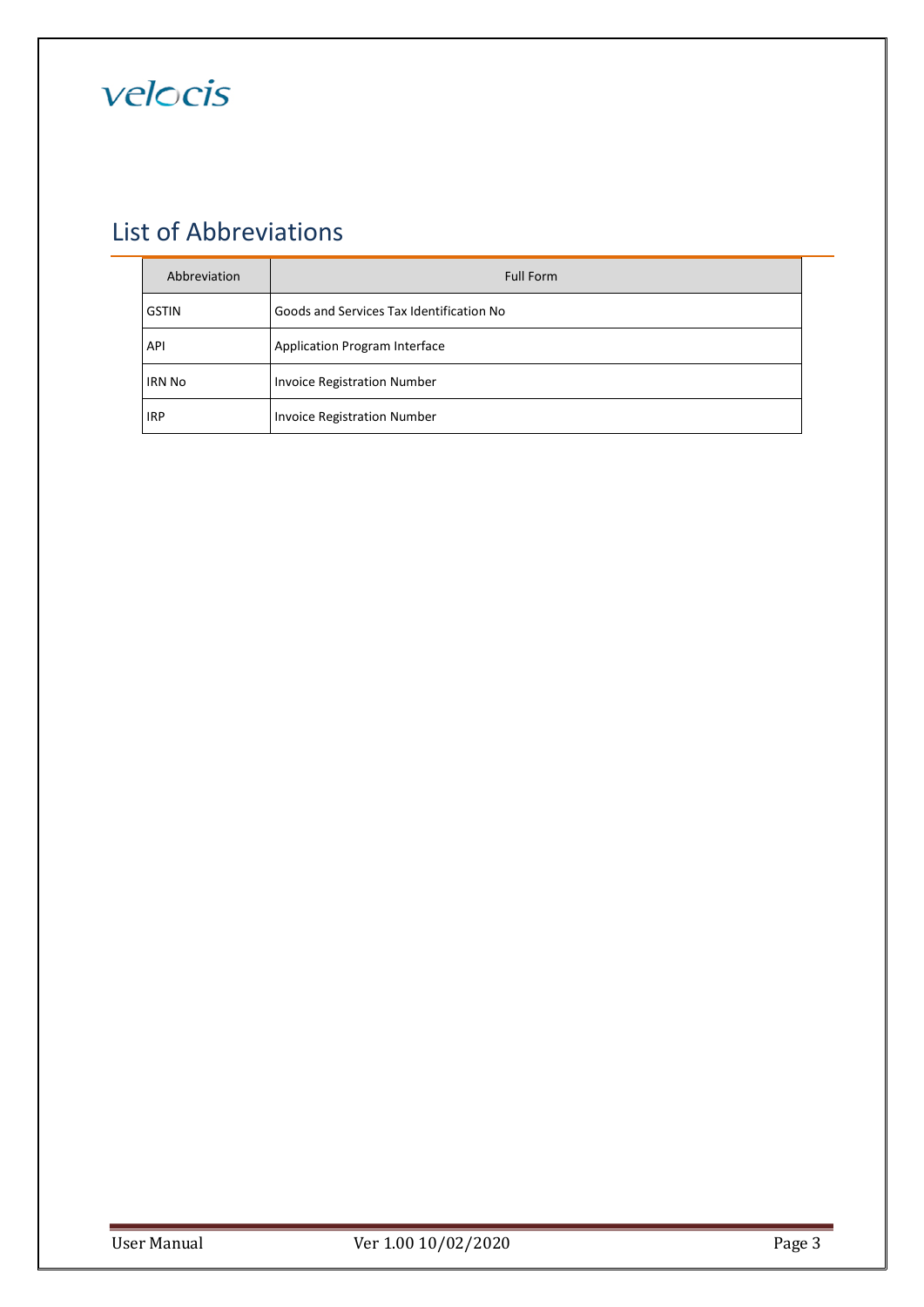### <span id="page-3-0"></span>1. Introduction

### <span id="page-3-1"></span>1.1 Background

E-invoice APIs are used to communicate and exchange the data between Taxpayers or GSP systems and the e-Invoice system. This section describes standards and formats which will be used to define API exposed by e-Invoice system. E-Invoice APIs are implemented as RESTful Web Services.

Following HTTP methods are used across the APIs

| <b>HTTP Method</b> |                                     |  |  |
|--------------------|-------------------------------------|--|--|
| <b>GET</b>         | To fetch data from e-Invoice system |  |  |
| <b>POST</b>        | To submit data to e-Invoice system  |  |  |

### <span id="page-3-2"></span>1.2 Purpose and Intended Audience

This document aims to explain the operational procedure on how to use API based interface can be used for generation of E -Invoice . Also, it explains the features and sample method of using thissystem for ASP Application.

### <span id="page-3-3"></span>1.3 Scope

The scope of this document covers:

- o Methods of API interface.
- o API specification and process.
- o List of APIs and purpose of them
- o How to get further documents.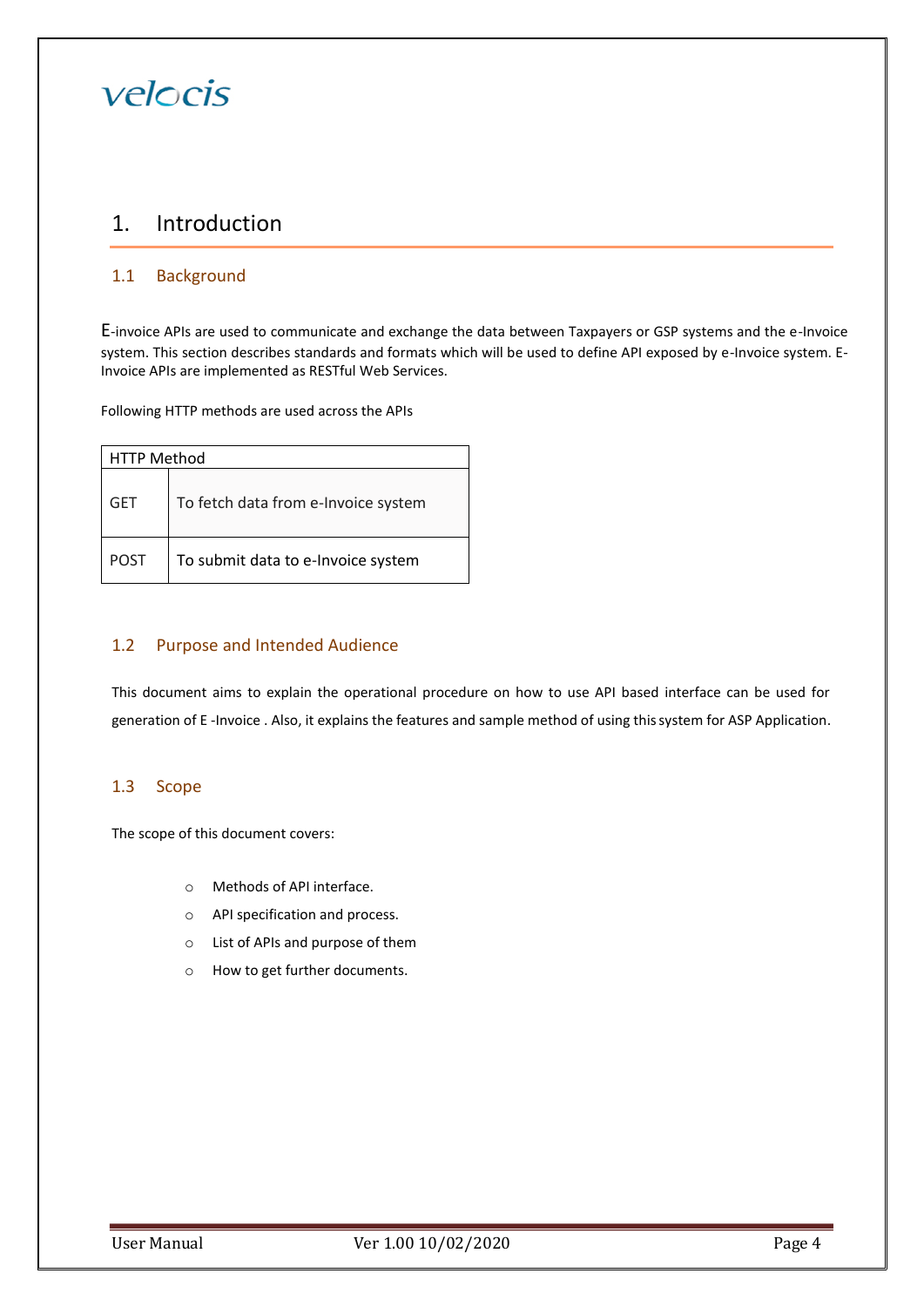## <span id="page-4-0"></span>2. Velocis Strength as ASP/GSP

Velocis Systems is a 23-year-old IT company with strong track record of serving enterprises and helping them derive value out of their IT investments by setting up backend infrastructure, building applications, managing their stringent SLA's and supporting them 24x7 so that they can focus on their core business.

For GST enablement, we offer our total capability in delivering end-to-end solution for enterprises, through our Integrated system approach regardless of organization's size and business complexity. It includes:

- GSP Platform A robust, secure and seamless platform for API based integration with GSTN.
- Application Service Provider (ASP) & Customized solutions: Have a big team of Software Professionals to address customer requirements.
- Dashboard & MIS

## <span id="page-4-1"></span>3. API Interface

Velocis Team team is happy to provide the API interface with E -Invoice (IRN) system. The tax payers can use these API to generate the E -Invoice online from system to system. This API interface facilitates the tax payers to enable their ERP system to call the Velocis ASP/GSP Software API's to generate, update and pull the data related to their E -Invoice s from government portal.

### <span id="page-4-2"></span>3.1 Benefits

The tax payers can have the following benefits by having API interface with their systems:

- Duplicate or double entry of invoice can be avoided. Generally, the employees of the tax payers enter the sales details in their computerized system and generate the invoice. After that they will come to E -Invoice system and generate the E -Invoice .
- Mistakes while generating E -Invoice can be avoided. In a hurry to generate the e-Invoice, the employee may do a mistake in data entry of E -Invoice form, resulting in generation of incorrect E -Invoice .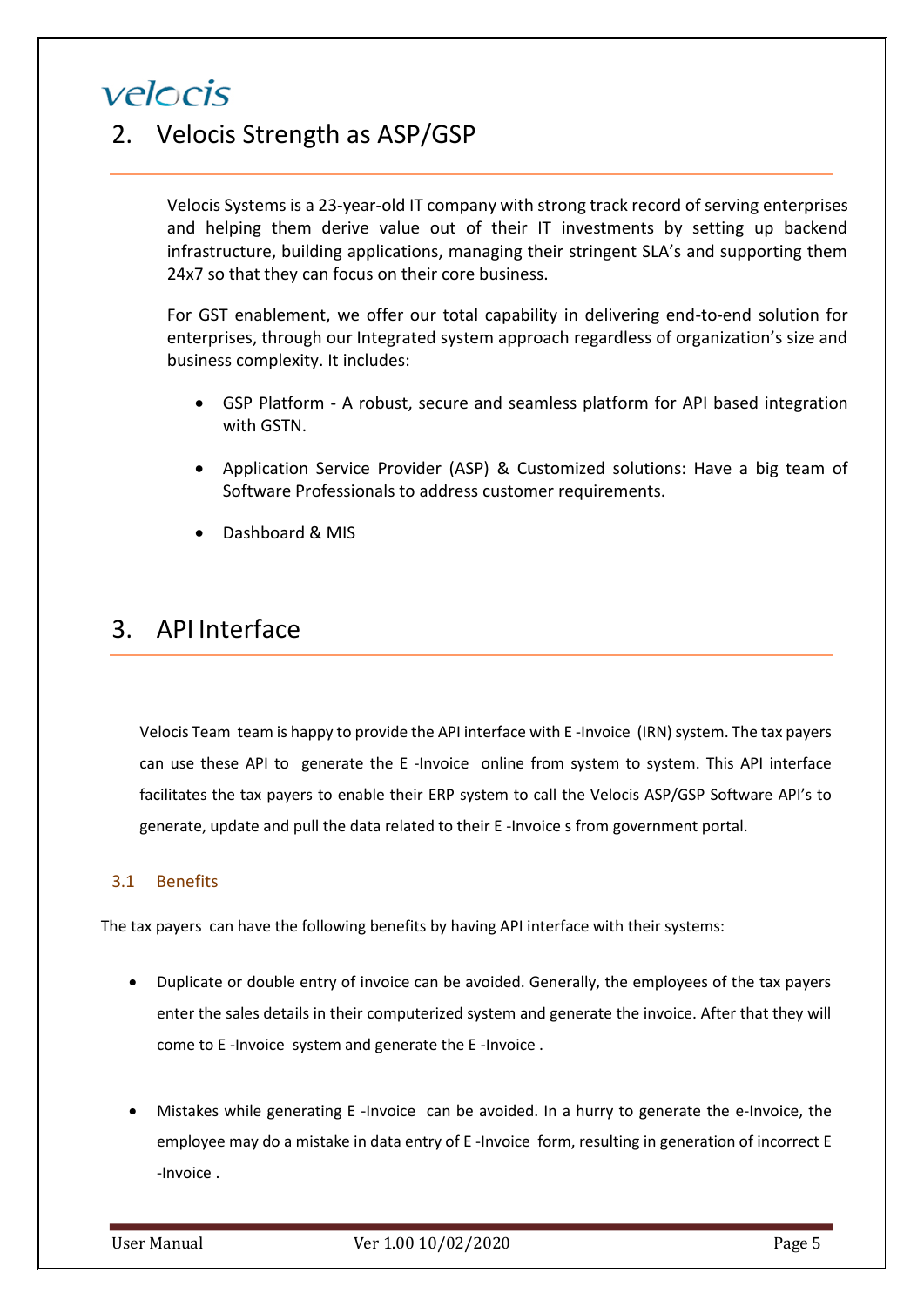In manual process, the tax payer cannot link the E-Invoice with invoice number in his system. Once, the tax payer uses the API interface, he can write the E -Invoice number along with the invoice details in his system automatically.

### <span id="page-5-0"></span>3.2 Pre-requisites

To use the REST-API interface, the tax payer has to meet the following conditions:

The tax payer needs to necessary changes in his ERP for data exchange with Velocis ASP/GSP Software as per the API schema.

### <span id="page-5-1"></span>3.3 On-boarding process

Once the User is On Boarded with the Velocis ASP/GSP solution. User will be provided with the API structure and the training shall be provided regarding the nomenclature used and methodologies to be used to use the API.

## <span id="page-5-2"></span>4. List of E -Invoice API Services/Methods

| SI No.         | <b>API Service</b>        | <b>API Description</b>                                       | Response (data)                                             |
|----------------|---------------------------|--------------------------------------------------------------|-------------------------------------------------------------|
| 1              | Authenticate              | Authenticate<br>with<br>the<br>credential to access the APIs | be Managed<br>BY<br>Velocis<br>Will<br>ASP/GSP application. |
| 3              | E-<br>Generate<br>Invoice | Generate E -Invoice                                          | Details Provided as Under                                   |
| $\overline{2}$ | Get E -Invoice            | Get the E-Invoice details based<br>on IRN Number             | Details Provided as Under                                   |
| 4              | E-<br>Cancel<br>Invoice   | Cancel the E-Invoice                                         | Details Provided as Under                                   |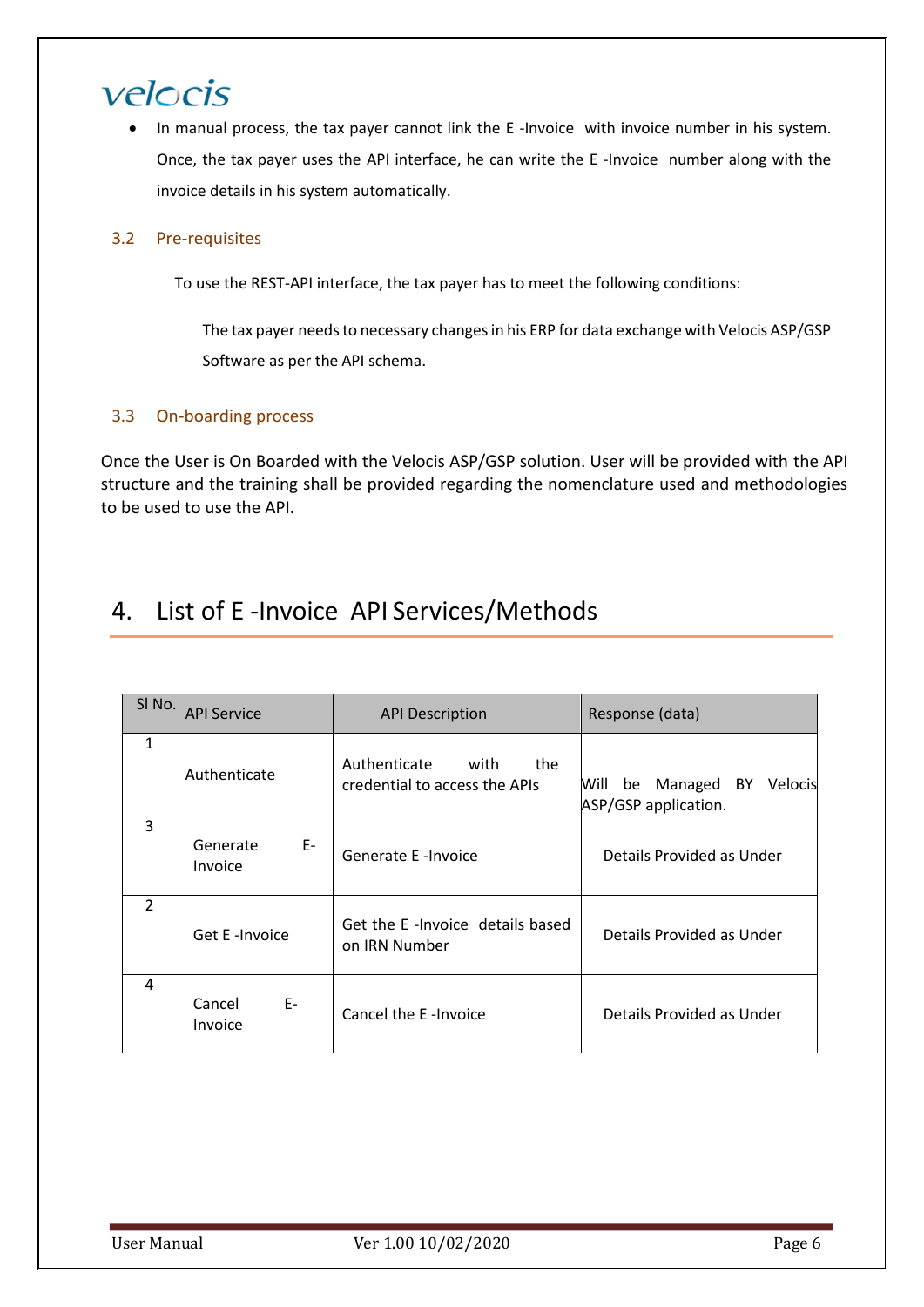## <span id="page-6-0"></span>5. Authentication API

To access the API, application should first authenticate using the credentials. The credentials have to be generated by the taxpayers and get the auth token issued. Same auth token is to be used to access subsequent APIs. Validity of the auth token will be 360 minutes. Any hits to this API within these 360 minutes will return the same token, hence there is no need to hit the API unless the token has expired. However, there is a provision to forcefully generate a new token within the last 10 minutes of expiry by calling this API with "ForceRefreshAccessToken" set to "True". On expiry, same authentication API needs to be invoked to issue new auth Token.

The API header information is used for authentication and authorization purpose. These API will be Managed by Velocis ASP application.

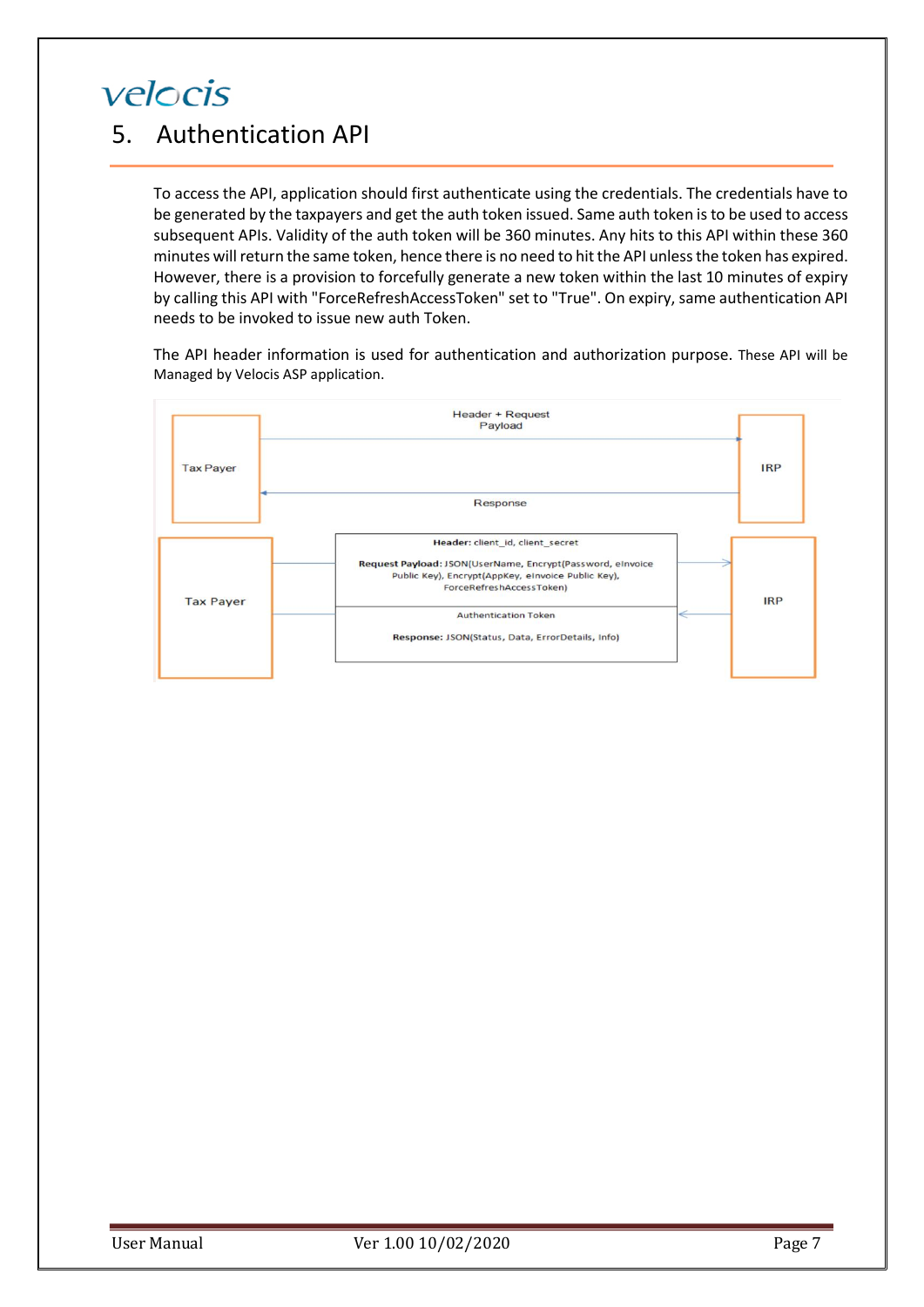## <span id="page-7-0"></span>6. Service Request API

### 6.1 Generate IRN

This API is used for registering the invoice and getting the Invoice Registration Number (IRN). The request payload has to be as per the schema specified below. The details of the requests and responses are explained.



### 6.2 Request Header/Parameter- UAT Enviroment

| <b>Attributes</b>           | <b>Description</b>                                                                |  |
|-----------------------------|-----------------------------------------------------------------------------------|--|
| URL*                        | https://aspstaging.go4gst.com/GO4GST_EINV/rest/eInvWebService/eInvERP/VELOCEL     |  |
| <b>TYPE</b>                 | import/generate – Import for Import Only and User will manually Upload to IRP and |  |
| (Parameter)-Generate        | Generate will send the data to IRP directly                                       |  |
| <b>TYPE</b>                 |                                                                                   |  |
| (Parameter)-Cancellation    | http://13.235.171.254/GO4GST EINV/rest/eInvWebService/eInvERPCancel/VELOCEL       |  |
| <b>BASIC AUTH *</b>         | GO4GST/ GO4GST#1234                                                               |  |
| Content-Type                | application/json                                                                  |  |
| <b>SSL Key SaaS Staging</b> | "KEY "Will be Provided separately to maintain "trust between Sender and           |  |
| Chain Certificate           | Receiver                                                                          |  |

*\*Will change for Production Environment*

### Request Payload

| <b>Request Payload</b> |                                     |  |
|------------------------|-------------------------------------|--|
| <b>Attributes</b>      | <b>Description</b>                  |  |
| DATA                   | Json as per description Given below |  |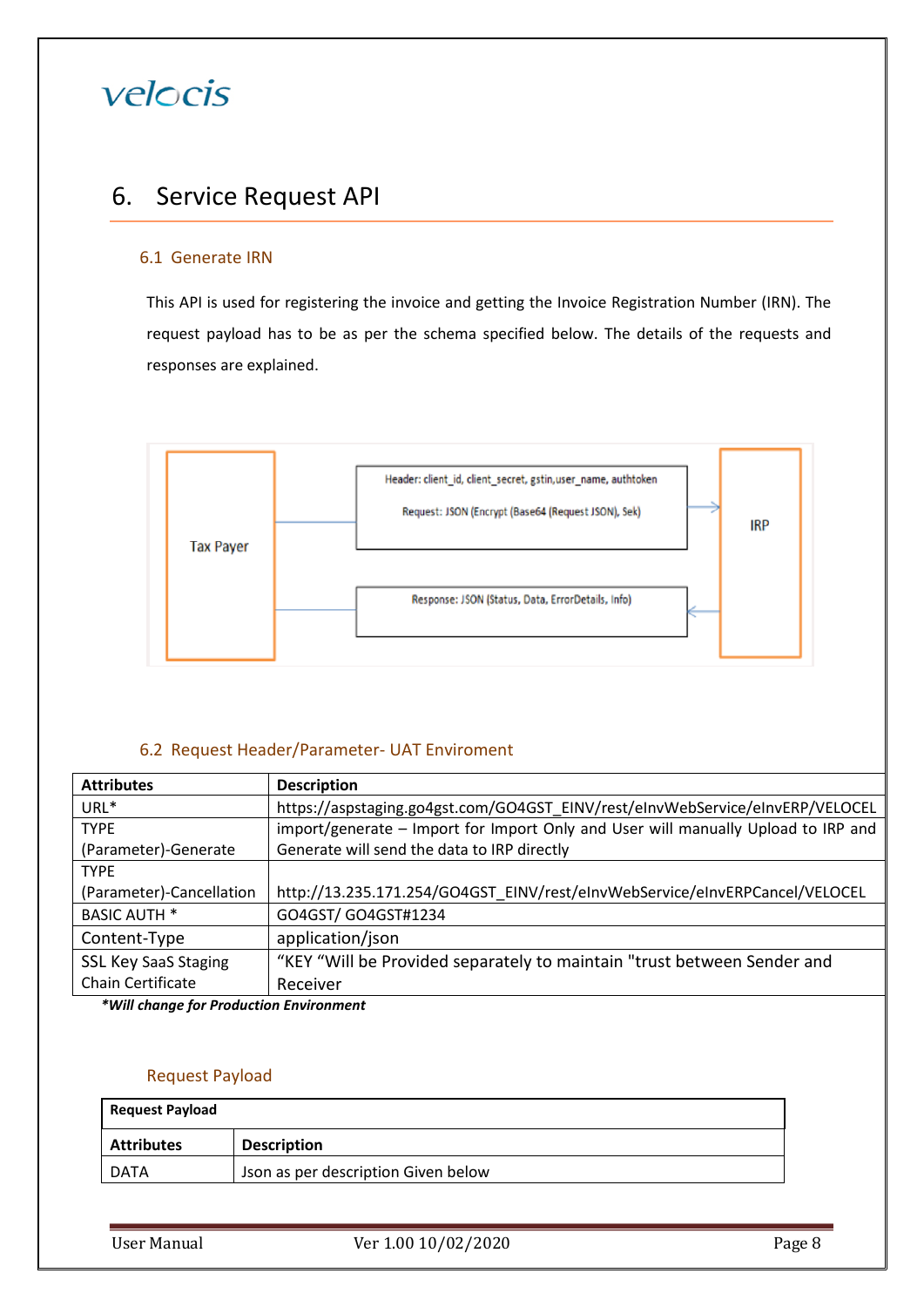

## <span id="page-8-0"></span>7. API Structure and Schema



API request is made to ASP Application and validation is being Carried out by ASP Application. Once the data is validated, the ASP application forwards the data with the required encryption and header to GSP and finally to IRP Portal.

The data from ASP to IRP can either be automated or can be triggered by user to enable this functionality We have given the Following two Parameters.

- **Import**: Data will be Triggered by user for sending to IRN Portal.
- **Generate**: Data will be automatically triggered from ASP to IRP Portal.

```
Sample JSON- Generate IRN 
{
   "supplier_GSTIN": "29AAFPB7029M000",
  "supplier_Legal_Name": "The Institute of Charetred Accountants of India",
  "supplier_trading_name": "ICAI",
   "supplier_City": "Bangalore",
   "supplier_State": "29",
   "supplier_Pincode": "560087",
```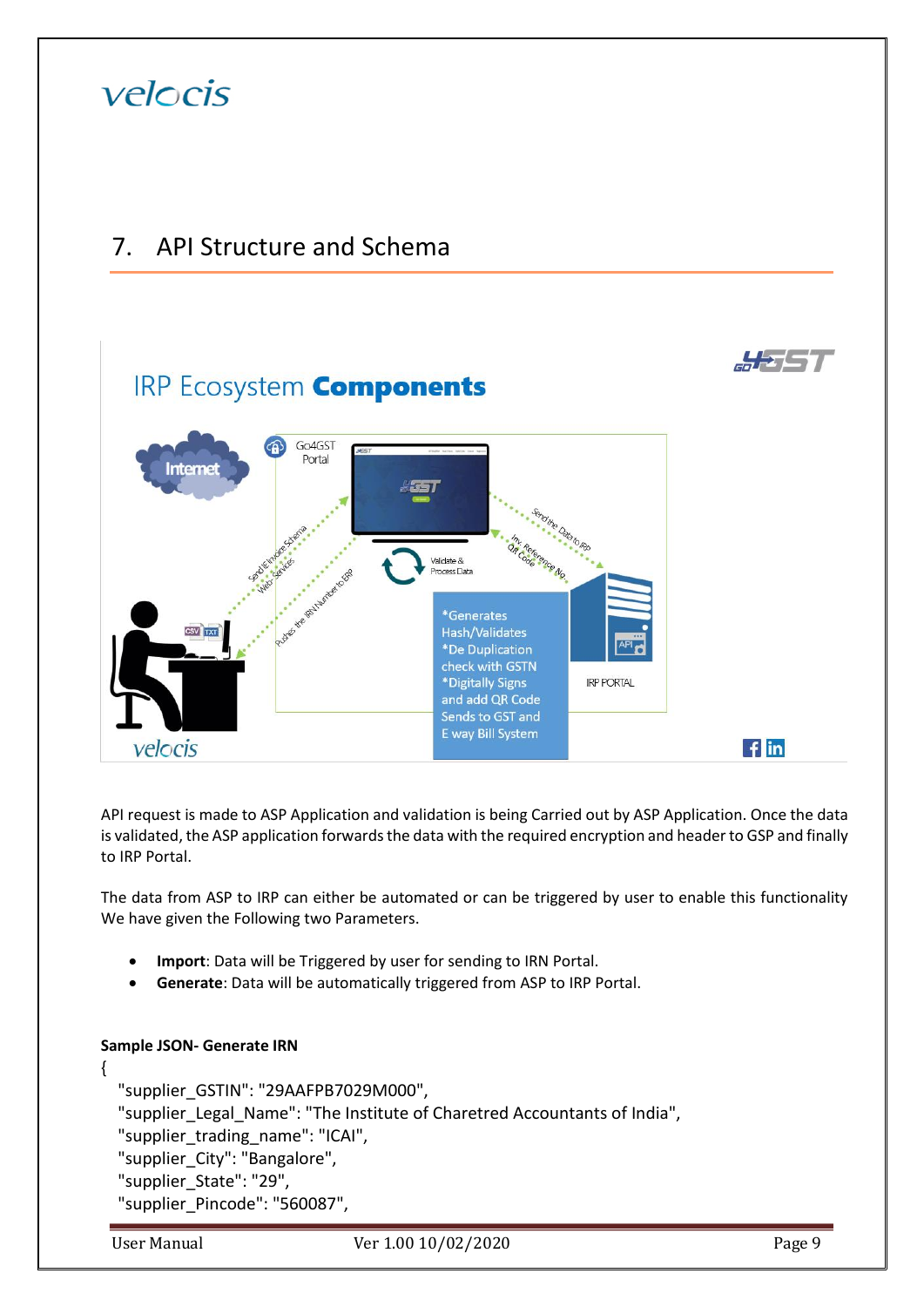```
 "supplier_Phone": "9999999999",
  "supplier_Email": "Supplier@icai.com",
 "inv": [{
       "transaction_details": {
         "transactionMode": "REG",
         "invoice_type_code": "B2B",
         "reversecharge": "RG",
         "ecom_GSTIN": "29AACCR7832C1ZD",
         "ecom_POS": "29"
       },
       "document_details": {
         "irn": "",
        "invoice subtype code": "INV",
         "invoiceNum": "54646",
 "invoiceDate": "05
-01
-2020",
         "transation_id": "1234",
         "plant": "PLANT1",
         "custom": ""
       },
       "export_details": {
         "shipping_bill_no": "",
 "shipping_bill_date": "02
-01
-2018",
         "port_code": "",
         "exp_cat": "DIR",
         "wthpay": "Y",
         "val_for_cur": 0,
         "invoice_currency_code": "INR",
         "cnt_code": ""
       },
       "extra_Information": {
 "invoice_Period_Start_Date": "10
-03
-2019",
 "invoice_Period_End_Date": "11
-02
-2019",
         "preceeding_Invoice_Number": "INV002",
         "invoice_Document_Reference": "KOL01",
 "preceeding_Invoice_Date": "20
-09
-2019",
         "receipt_Advice_Reference": "CREDIT30",
         "tender_or_Lot_Reference": "TENDERJAN2020",
         "contract_Reference": "CONT23072019",
         "external_Reference": "EXT23222",
         "project_Reference": "PJTCODE01",
         "refNum": "Vendor PO /1",
 "refDate": "30
-01
-2020",
         "remarks": ""
       },
       "billing_Information": {
         "billing_Name": "Adarsha",
         "billing_trade_name": "123",
         "billing_GSTIN": "29AACCR7832C1ZD",
```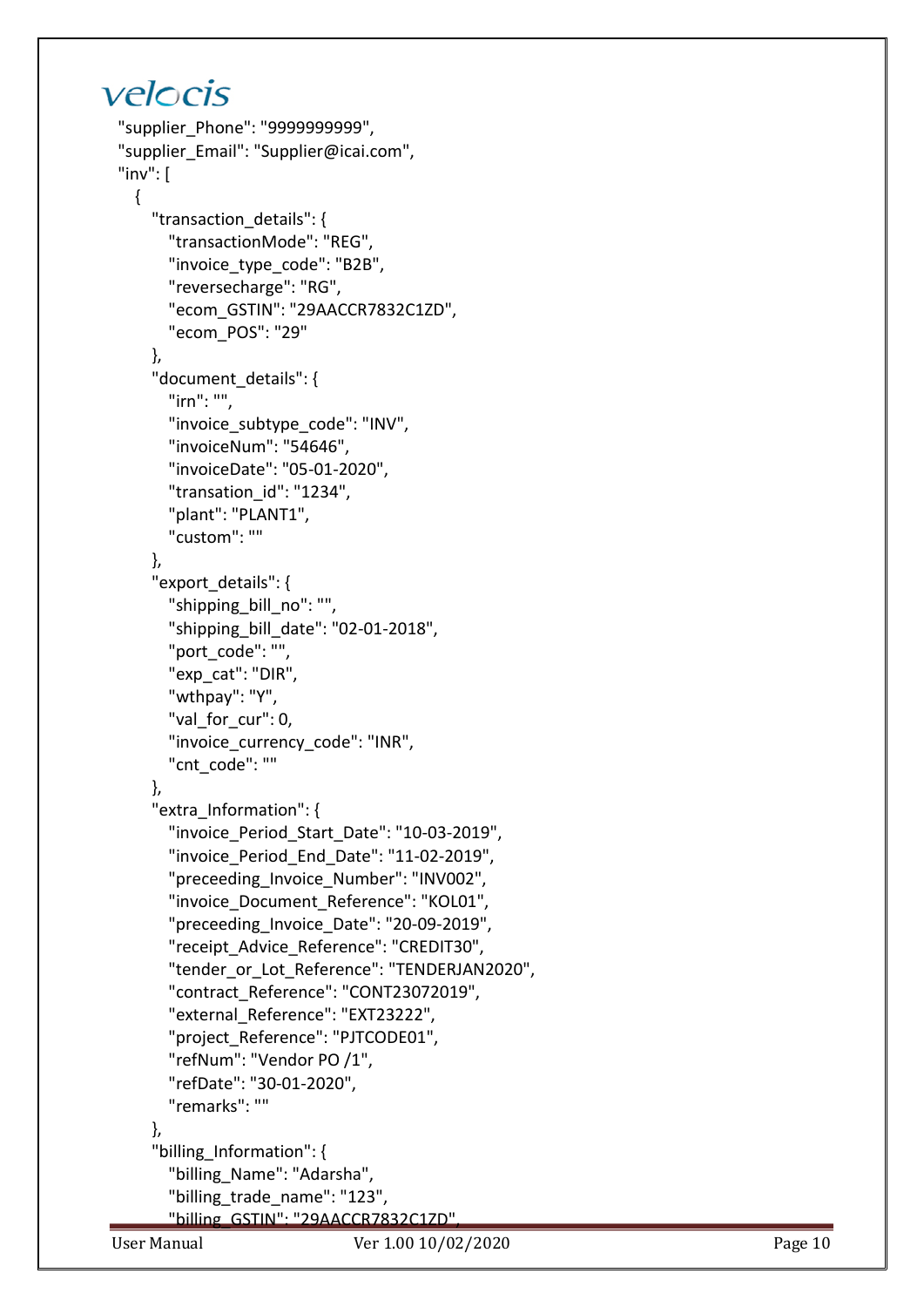```
 "billing_POS": "29",
         "billing_City": "Bangalore",
         "billing_State": "29",
         "billing_Pincode": "560087",
         "billing_Phone": "9999999999",
         "billing_Email": "Supplier@icai.com"
       },
       "shipping_Information": {
         "shippingTo_Name": "",
         "shippingTo_GSTIN": "",
         "shippingTo_Place": "",
         "shippingTo_State": "",
         "shippingTo_Pincode": "560087",
         "shippingTo_Phone": "9999999999",
         "shippingTo_Email": "Supplier@icai.com"
       },
       "delivery_Information": {
         "company_Name": "ICAI",
         "disp_gstin": "29AACCR7832C1ZD",
         "city": "Bangalore",
         "state": "29",
         "pincode": "560087",
         "disp_Phone": "9999999999",
         "disp_Email": "Supplier@icai.com"
       },
                      "payee_Information": {
         "payee_Name": "Pay name",
        "payer Financial Account": "01123421401",
         "modeofPayment": "Cash",
         "financial_Institution_Branch": "Vasanth Nagar",
         "payment_Terms": "PT",
         "payment_Instruction": "PI",
         "credit_Transfer": "Done",
         "direct_Debit": "Y",
         "creditDays": 3,
 "payDueDt": "12
-11
-2019",
         "balAmt": 10
       },
       "ewaybill_information": {
         "ewb_transporter_id": "",
         "ewb_transMode": "Car111",
         "ewb_transDistance": "1200km",
         "ewb_transporterName": "VSPL Trans",
         "ewb_transDocNo": "",
 "ewb_vehicleNo": "UP
-12345"
       },
       "document_Total": {
         "disc": 0,
         "otherCharges": 20,
```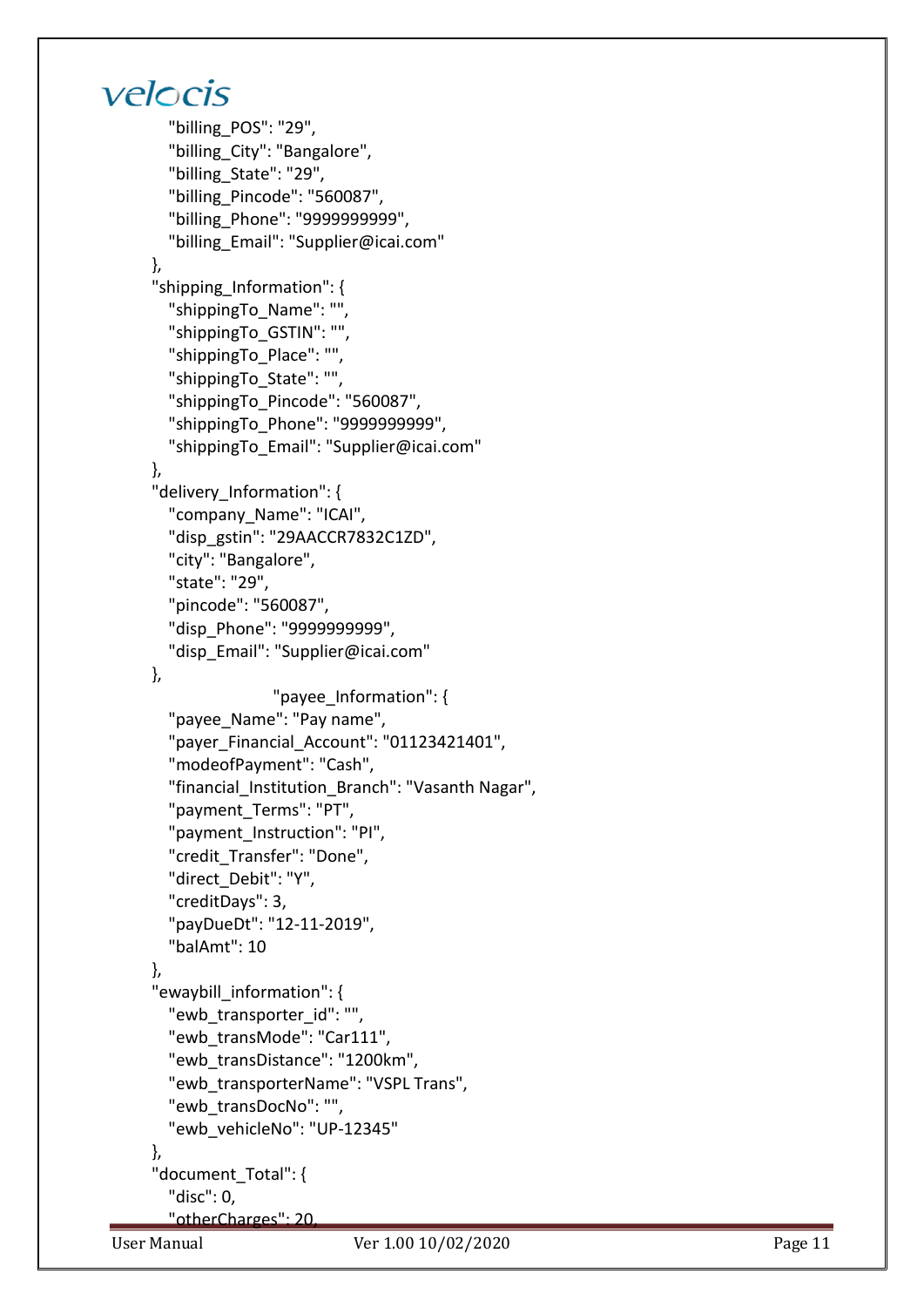```
 "roundoff": 5000,
         "total_Invoice_Value": 400,
         "paid_amount": 1800,
        "amount due for payment": 400
       },
       "items": [
        \left\{ \right. "product_Name": "Iphone 6s",
            "item_Description": "Mobile",
            "service": "Y",
            "hsn_code": "48219090",
            "batch": {
              "batchName": "",
 "batchExpiry_Date": "30
-12
-2019",
 "warrantyDate": "20
-11
-2020"
            },
            "barcode": "b123",
            "quantity": 10,
            "freeQty": 1,
            "uqc": "BOX",
            "rate": 4,
            "diff_percent": 0,
            "cessnonadval": 0,
            "state_cess": 0,
            "grossAmount": 5000,
            "discountAmount": 10,
            "preTaxAmount": 262.5,
            "assesseebleValue": 6,
            "igst_rt": 0,
            "cgst_rt": 4,
            "sgst_rt": 4,
            "cess_rt": 0,
            "iamt": 0,
            "camt": 4000,
            "samt": 4000,
            "csamt": 0,
            "stateCessAmt": 60,
            "otherCharges": 10,
           "invoice line net amount": 10,
            "itemTotal": 100,
            "origin_Country": "India"
         },
        {
            "product_Name": "Samsung J7",
            "item_Description": "Mobile",
 "service": "
N",
            "hsn_code": "48219090",
            "batch": {
              "batchName": "",
```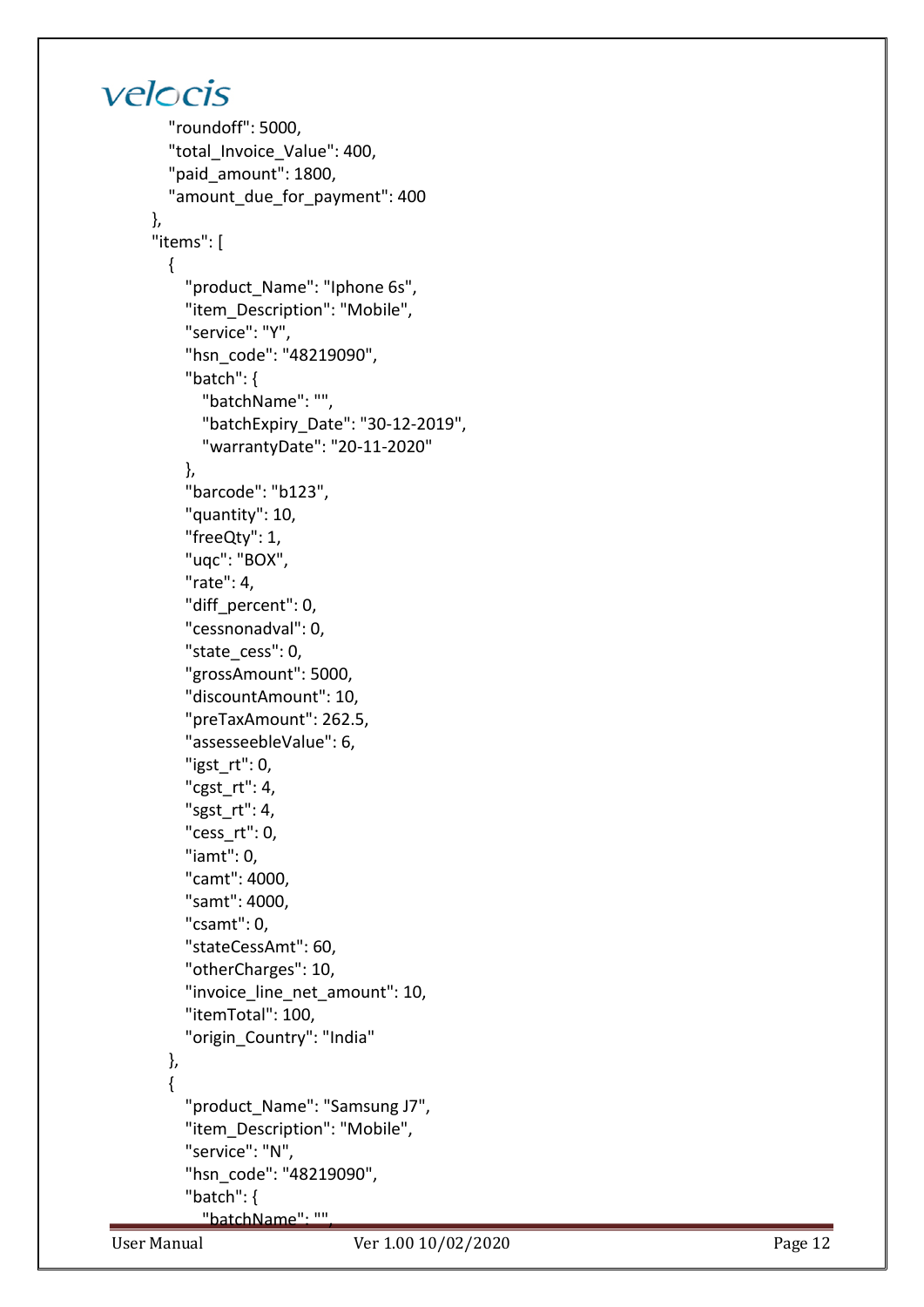```
 "batchExpiry_Date": "31-12-2019",
 "warrantyDate": "22-11-2020"
```
},

```
 "barcode": "b123",
        "quantity": 11,
        "freeQty": 1,
        "uqc": "BOX",
        "rate": 5,
       "diff_percent": 0,
        "cessnonadval": 0,
       "state cess": 0,
        "grossAmount": 4000,
        "discountAmount": 10,
        "preTaxAmount": 662.5,
        "assesseebleValue": 862.5,
       "igstrt": 0,
        "cgst_rt": 4,
        "sgst_rt": 4,
        "cess_rt": 0,
        "iamt": 3000,
        "camt": 0,
        "samt": 0,
        "csamt": 0,
        "stateCessAmt": 80,
        "otherCharges": 10,
        "invoice_line_net_amount": 10,
        "itemTotal": 100,
        "origin_Country": "India"
     }
   ]
 }
```
### **Sample JSON- Cancel IRN**

 ] }

URL [: http://13.235.171.254/GO4GST\\_EINV/rest/eInvWebService/eInvERPCancel/VELOCEL](http://13.235.171.254/GO4GST_EINV/rest/eInvWebService/eInvERPCancel/VELOCEL)

```
Sample JSON- Cancel IRN
```

```
{
  "gstin": "29AAFPB7029M000",
 "cancel data": [
   {
```
"Irn": "7073def79d7887645588c10f8ea04706deb31dbfdbd1be0a0e8c63cf62ede4d7",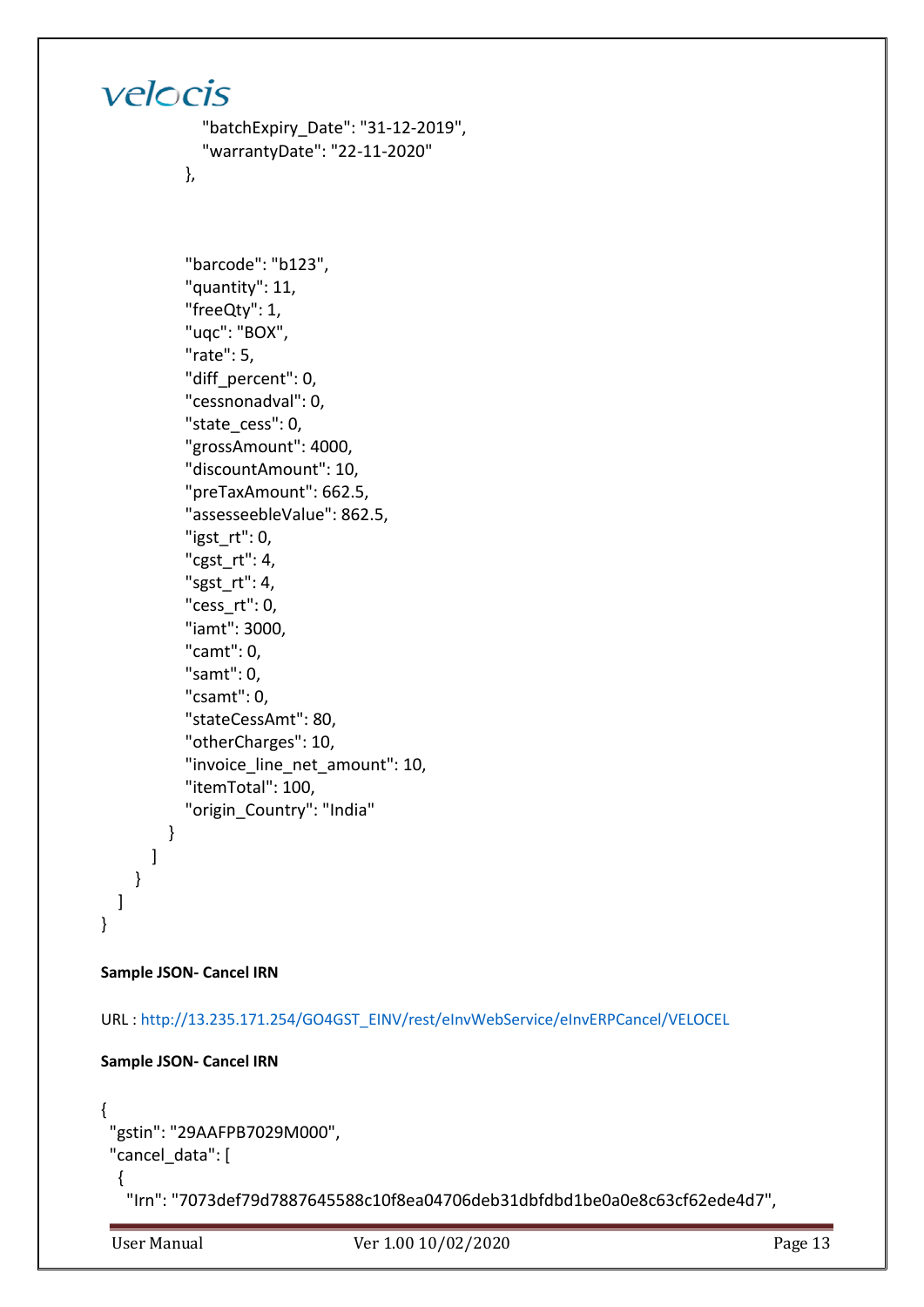```
velocis
    "CnlRsn": 1,
    "CnlRem": "Wrong entry"
   },
   {
    "Irn": "9423b300f0cf940429d7b52b7f184202917b8d74dce19bdb77bfa03b126891f7",
    "CnlRsn": 1,
    "CnlRem": "Wrong entry"
  }
 ]
}
```
### **User Needs to pass the following parameters in case of Cancellation.**

- IRN : IRN number that needs to be cancelled
- Cancellation Reason- Please refer the master value can be either 1/2
- Cancellation Remark- free Text

| <b>Cancellation Reason Master</b> |                    |  |  |
|-----------------------------------|--------------------|--|--|
| Duplicate                         |                    |  |  |
|                                   | Data Entry Mistake |  |  |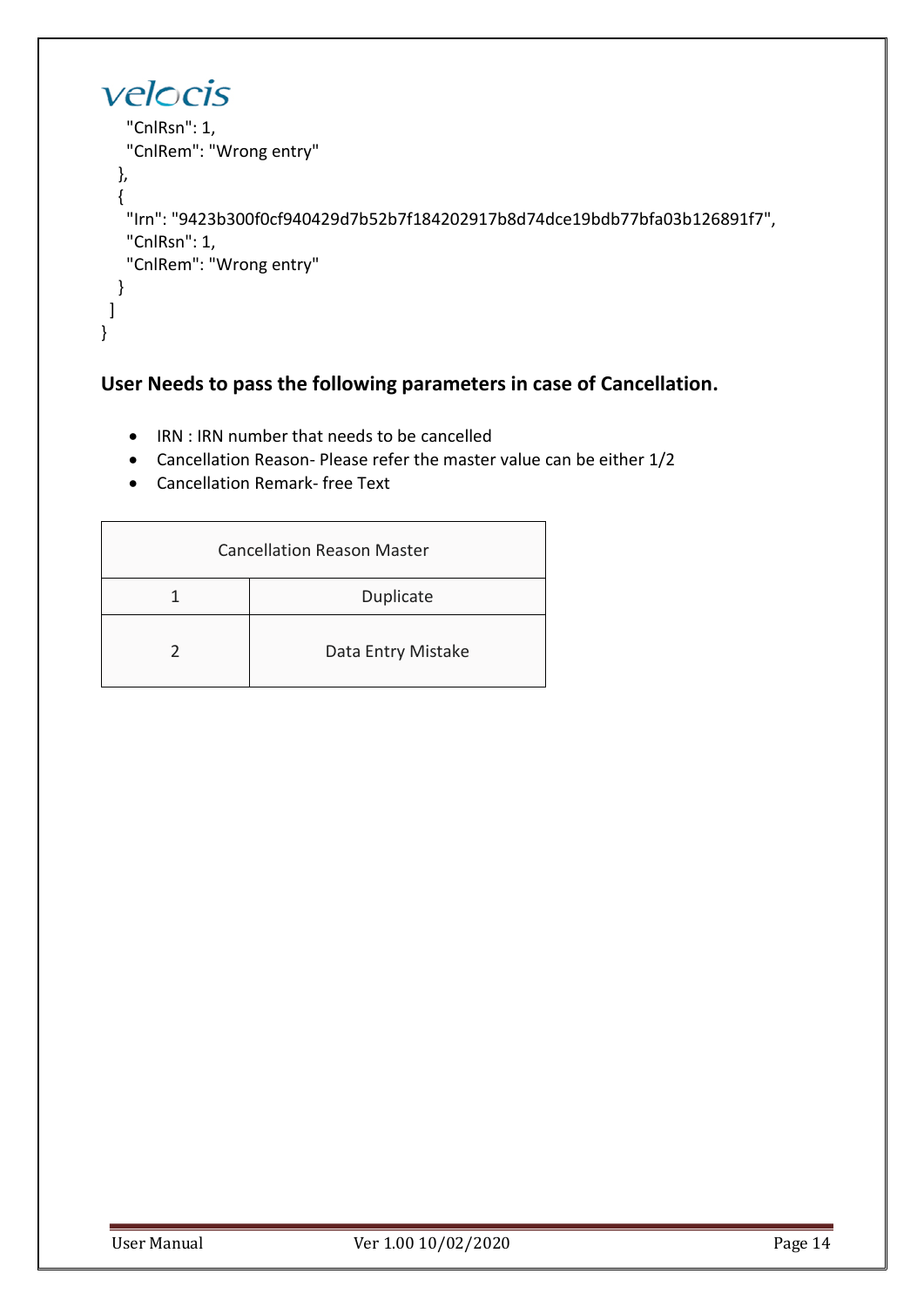## <span id="page-14-0"></span>8. Response Payload

### <span id="page-14-1"></span>8.1 Parameter Type: - Import

| <b>Response Payload</b>     |                                                                                                                                                          |  |  |  |  |
|-----------------------------|----------------------------------------------------------------------------------------------------------------------------------------------------------|--|--|--|--|
| <b>Attributes</b>           | <b>Description</b>                                                                                                                                       |  |  |  |  |
|                             | If data successfully imported into ASP                                                                                                                   |  |  |  |  |
| <b>Status</b>               | If Status is 'SUCCESS_IMPORT'                                                                                                                            |  |  |  |  |
| FILE_TXN_ID                 | Transaction id generated by ASP (e.g.2020021317512800006714342788)                                                                                       |  |  |  |  |
| <b>RESPONSE</b>             | Imported Successfully in ASP!                                                                                                                            |  |  |  |  |
| If Error in import          |                                                                                                                                                          |  |  |  |  |
| <b>JSON STRUCTURE ERROR</b> |                                                                                                                                                          |  |  |  |  |
| <b>Status</b>               | If Status is 'ERROR_IN_IMPORT'                                                                                                                           |  |  |  |  |
| FILE_TXN_ID                 | Transaction id generated by ASP (e.g.2020021317512800006714342788)                                                                                       |  |  |  |  |
| <b>RESPONSE</b>             | <b>INVALID JSON STRUCTURE</b>                                                                                                                            |  |  |  |  |
| <b>VALIDATION ERROR</b>     |                                                                                                                                                          |  |  |  |  |
| <b>Status</b>               | If Status is 'ERROR_IN_IMPORT', ERROR                                                                                                                    |  |  |  |  |
| FILE_TXN_ID                 | Transaction id generated by ASP (2020021317512800006714342788)                                                                                           |  |  |  |  |
| <b>RESPONSE</b>             | Specific Validation error with invoice number and transaction<br>code<br>(e.g.                                                                           |  |  |  |  |
|                             | "{\"validation error\":{\"54646\1234\":[\"TransactionMode should be<br>3<br>only<br>character\",\"Transaction Mode should be only REG DIS SHP CMB\"]}}", |  |  |  |  |
|                             | If in case of error status would be "{\"validation error\":{\"54646\1234\":[" Some Error<br>Occurred"]}                                                  |  |  |  |  |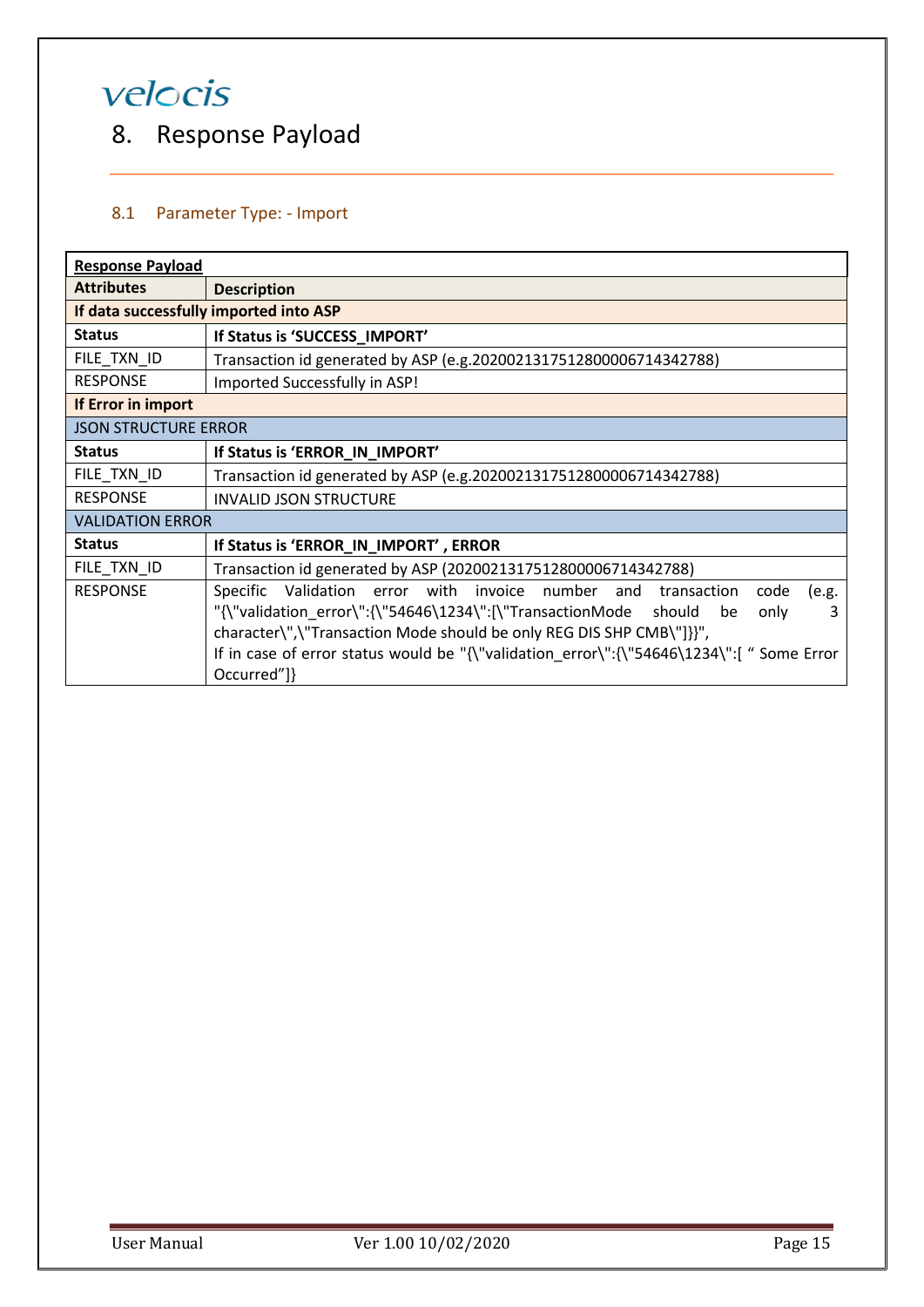### <span id="page-15-0"></span>8.2 Parameter Type: - Generate

| <b>Response Payload</b>       |                                                                                                |  |  |  |
|-------------------------------|------------------------------------------------------------------------------------------------|--|--|--|
| <b>Attributes</b>             | <b>Description</b>                                                                             |  |  |  |
| If IRN generated successfully |                                                                                                |  |  |  |
| <b>Status</b>                 | If Status is 'SUCCESS'                                                                         |  |  |  |
| FILE_TXN_ID                   | Transaction id generated by ASP (e.g.2020021317512800006714342788)                             |  |  |  |
| <b>RESPONSE</b>               | Response enclosed in 'Annexure-1'                                                              |  |  |  |
|                               | If data successfully imported into ASP                                                         |  |  |  |
| <b>Status</b>                 | If Status is 'SUCCESS_IMPORT'                                                                  |  |  |  |
| FILE_TXN_ID                   | Transaction id generated by ASP (e.g.2020021317512800006714342788)                             |  |  |  |
| <b>RESPONSE</b>               | Imported Successfully in ASP!                                                                  |  |  |  |
| <b>If Error in Generate</b>   |                                                                                                |  |  |  |
| <b>Status</b>                 | If Status is 'ERROR_IN_GENERATE'                                                               |  |  |  |
| FILE_TXN_ID                   | Transaction id generated by ASP (e.g.2020021317512800006714342788)                             |  |  |  |
| <b>RESPONSE</b>               | Specific Error with invoice number and transaction code (e.g. 54646\1234-The Transaction       |  |  |  |
|                               | sub category field is required)                                                                |  |  |  |
| If Error in import            |                                                                                                |  |  |  |
| <b>JSON STRUCTURE ERROR</b>   |                                                                                                |  |  |  |
| <b>Status</b>                 | If Status is 'ERROR_IN_IMPORT'                                                                 |  |  |  |
| FILE_TXN_ID                   | Transaction id generated by ASP (e.g.2020021317512800006714342788)                             |  |  |  |
| <b>RESPONSE</b>               | <b>INVALID JSON STRUCTURE</b>                                                                  |  |  |  |
| <b>VALIDATION ERROR</b>       |                                                                                                |  |  |  |
| <b>Status</b>                 | If Status is 'ERROR_IN_IMPORT'                                                                 |  |  |  |
| FILE_TXN_ID                   | Transaction id generated by ASP (2020021317512800006714342788)                                 |  |  |  |
| <b>RESPONSE</b>               | Validation error with invoice<br>number and<br><b>Specific</b><br>transaction<br>code<br>(e.g. |  |  |  |
|                               | "{\"validation_error\":{\"54646\1234\":[\"TransactionMode<br>should<br>only<br>3<br>be         |  |  |  |
|                               | character\",\"Transaction Mode should be only REG DIS SHP CMB\"]}}"                            |  |  |  |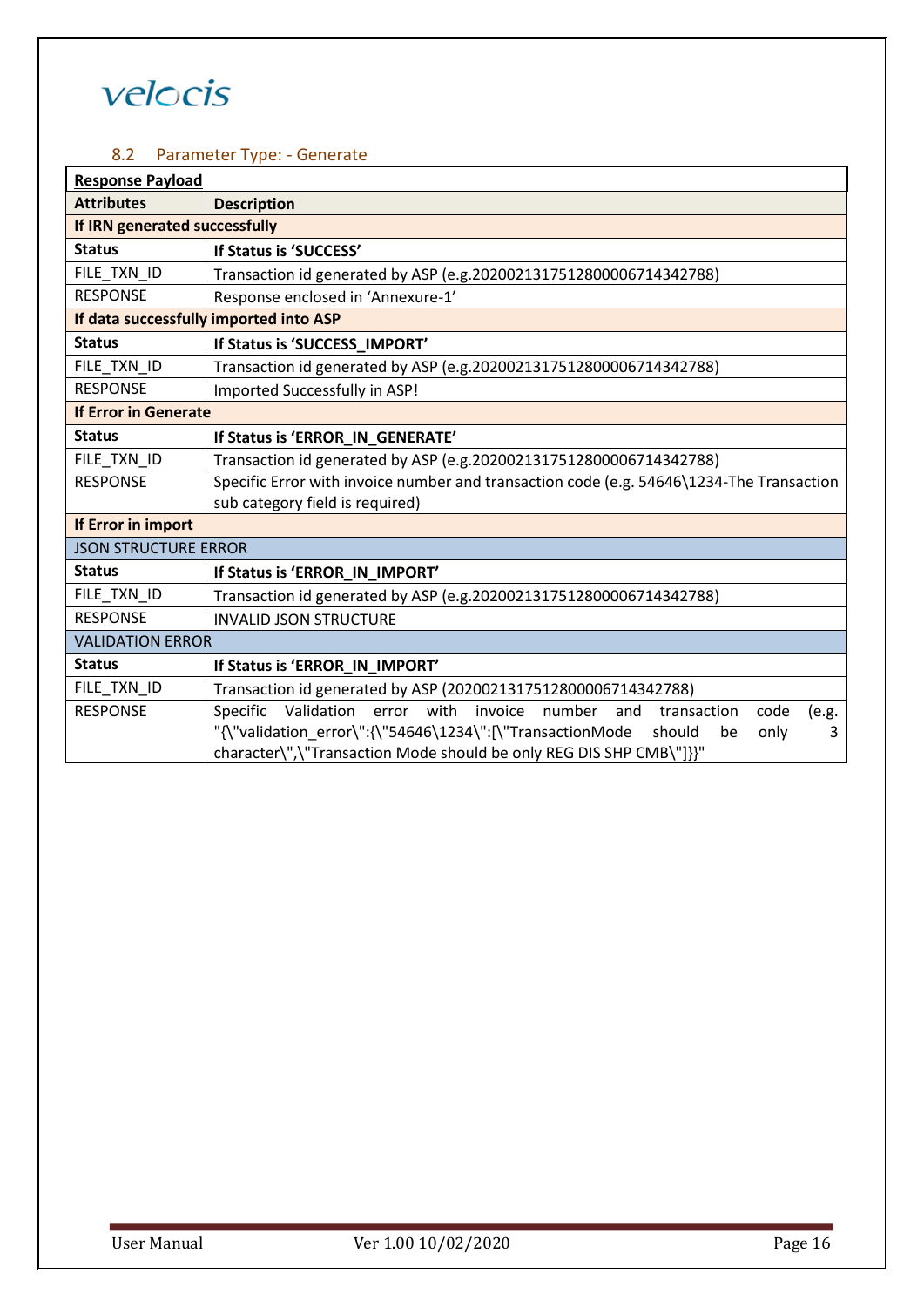### 8.3 Success Response - Generation

### **In case of IRN generated( Decode in Base 64)**

{

"FILE\_TXN\_ID": "2020021318051800004262272558",

### "STATUS": "SUCCESS",

"RESPONSE":"{\"AckNo\":13100143250,\"AckDt\":\"2020-02-13 18:04:00\",\"Irn\":\"a0ada19a86ffb9c2273aa9fa6a2f3f0d384a72622bfbb094128914e4b70d3ccf\", \"SignedInvoice\":\"eyJhbGciOiJodHRwOi8vd3d3LnczLm9yZy8yMDAxLzA0L3htbGRzaWctbW9yZSN yc2Etc2hhMjU2Iiwia2lkIjoiMTE1RjQ0MjY2MTdBNzkzOEJFMUJBMDZEQkVFOTFBNDI3NTg0RURBQiI sInR5cCI6IkpXVCIsIng1dCI6IkVWOUVKbUY2ZVRpLUc2QnR2dWthUW5XRTdhcyJ9.eyJkYXRhIjoie1wi QWNrTm9cIjoxMzEwMDE0MzI1MCxcIkFja0R0XCI6XCIyMDIwLTAyLTEzIDE4OjA0OjAwXCIsXCJUYXh TY2hcIjpcIkdTVFwiLFwiVmVyc2lvblwiOlwiMS4wMFwiLFwiSXJuXCI6XCJhMGFkYTE5YTg2ZmZiOWM yMjczYWE5ZmE2YTJmM2YwZDM4NGE3MjYyMmJmYmIwOTQxMjg5MTRlNGI3MGQzY2NmXCIsXCJ UcmFuRHRsc1wiOntcIkNhdGdcIjpcIkIyQlwiLFwiUmVnUmV2XCI6XCJSR1wiLFwiVHlwXCI6XCJSRUdcI ixcIkVjbVRyblwiOlwiWVwiLFwiRWNtR3N0aW5cIjpcIjI5QUFDQ1I3ODMyQzFaRFwifSxcIkRvY0R0bHN cIjp7XCJUeXBcIjpcIklOVlwiLFwiTm9cIjpcIjU0NjQ2XCIsXCJEdFwiOlwiMjAyMC0wMS0wNVwiLFwiT3J nSW52Tm9cIjpcIktPTDAxXCJ9LFwiU2VsbGVyRHRsc1wiOntcIkdzdGluXCI6XCIyOUFBRlBCNzAyOU0w MDBcIixcIlRyZE5tXCI6XCJJQ0FJXCIsXCJMb2NcIjpcIkJhbmdhbG9yZVwiLFwiUGluXCI6NTYwMDg3LFw iU3RjZFwiOjI5LFwiUGhcIjo5OTk5OTk5OTk5LFwiRW1cIjpcIlN1cHBsaWVyQGljYWkuY29tXCJ9LFwiQn V5ZXJEdGxzXCI6e1wiR3N0aW5cIjpcIjI5QUFDQ1I3ODMyQzFaRFwiLFwiVHJkTm1cIjpcIjEyM1wiLFwi TG9jXCI6XCJCYW5nYWxvcmVcIixcIlBpblwiOjU2MDA4NyxcIlN0Y2RcIjoyOSxcIlBoXCI6OTk5OTk5OTk 5OSxcIkVtXCI6XCJTdXBwbGllckBpY2FpLmNvbVwifSxcIkl0ZW1MaXN0XCI6W3tcIkl0ZW1Ob1wiOjEsX CJQcmRObVwiOlwiSXBob25lIDZzXCIsXCJQcmREZXNjXCI6XCJNb2JpbGVcIixcIkhzbkNkXCI6XCI5OTU0 MTFcIixcIkJhcmNkZVwiOlwiYjEyM1wiLFwiUXR5XCI6MTAsXCJGcmVlUXR5XCI6MSxcIlVuaXRcIjpcIkJP WFwiLFwiVW5pdFByaWNlXCI6NCxcIlRvdEFtdFwiOjUwMDAsXCJEaXNjb3VudFwiOjEwLFwiT3RoQ2h yZ1wiOjEwLFwiQXNzQW10XCI6NixcIkNnc3RSdFwiOjQsXCJTZ3N0UnRcIjo0LFwiSWdzdFJ0XCI6MCxc IkNlc1J0XCI6MCxcIkNlc05vbkFkVmFsXCI6MCxcIlN0YXRlQ2VzXCI6MCxcIlRvdEl0ZW1WYWxcIjoxMD B9LHtcIkl0ZW1Ob1wiOjIsXCJQcmRObVwiOlwiU2Ftc3VuZyBKN1wiLFwiUHJkRGVzY1wiOlwiTW9iaW xlXCIsXCJIc25DZFwiOlwiOTk1NDExXCIsXCJCYXJjZGVcIjpcImIxMjNcIixcIlF0eVwiOjExLFwiRnJlZVF0eV wiOjEsXCJVbml0XCI6XCJCT1hcIixcIlVuaXRQcmljZVwiOjUsXCJUb3RBbXRcIjo0MDAwLFwiRGlzY291b nRcIjoxMCxcIk90aENocmdcIjoxMCxcIkFzc0FtdFwiOjg2Mi41LFwiQ2dzdFJ0XCI6NCxcIlNnc3RSdFwiOj QsXCJJZ3N0UnRcIjowLFwiQ2VzUnRcIjowLFwiQ2VzTm9uQWRWYWxcIjowLFwiU3RhdGVDZXNcIjow LFwiVG90SXRlbVZhbFwiOjEwMH1dLFwiVmFsRHRsc1wiOntcIkFzc1ZhbFwiOjg2OC41LFwiQ2dzdFZh bFwiOjQwMDAsXCJTZ3N0VmFsXCI6NDAwMCxcIklnc3RWYWxcIjozMDAwLFwiQ2VzVmFsXCI6MCxc IlN0Q2VzVmFsXCI6MCxcIkNlc05vbkFkVmFsXCI6MCxcIkRpc2NcIjowLFwiT3RoQ2hyZ1wiOjIwLFwiVG 90SW52VmFsXCI6NDAwfX0iLCJpc3MiOiJOSUMifQ.ZOumKQ4-tRm- n6VT7Pb2T7k\_\_zO7YUzDuAaNj3ROeTzLIayVJqLcZB2AY5JTUEzWcWf7dqvZMBbtE0W7hzHaHL-

ekkZgJ7tT891obz9532V4\_DYdhbPOywWCUugvqKpCYXTBR792Wafmwi6y3LLXcgrY2QXeEegwfsnZf 78jG7J8Zeo1h29Dh2lIgIrTBFIl8GJe0UYxiPNC2OINmV4sZYp3uWYd4LJ-

naJI6CqFnsrmys5Rzas\_v6Hyl\_GHhtx8DNjjBlSXtnU5y4iGHAc3aRXfvlDOFSeT7LvH7CP1MiBMQFx9Lu NbN3idPL-45OmLgSXV6QDQ3nOpnoLB0Dyvw\",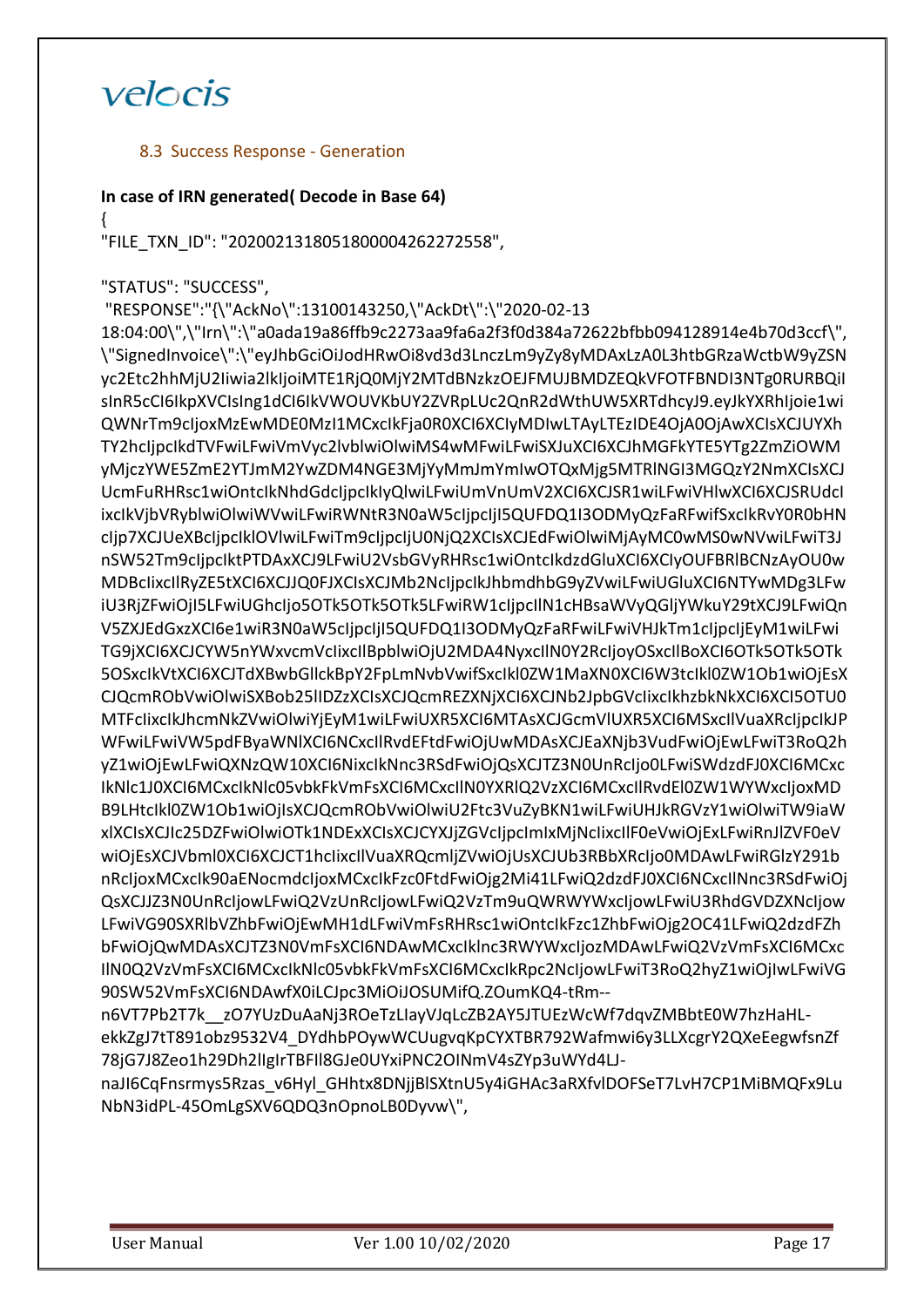\"SignedQRCode\":\"eyJhbGciOiJodHRwOi8vd3d3LnczLm9yZy8yMDAxLzA0L3htbGRzaWctbW9yZS Nyc2Etc2hhMjU2Iiwia2lkIjoiMTE1RjQ0MjY2MTdBNzkzOEJFMUJBMDZEQkVFOTFBNDI3NTg0RURB QiIsInR5cCI6IkpXVCIsIng1dCI6IkVWOUVKbUY2ZVRpLUc2QnR2dWthUW5XRTdhcyJ9.eyJkYXRhIjoie 1wiU2VsbGVyR3N0aW5cIjpcIjI5QUFGUEI3MDI5TTAwMFwiLFw

iQnV5ZXJHc3RpblwiOlwiMjlBQUNDUjc4MzJDMVpEXCIsXCJEb2NOb1wiOlwiNTQ2NDZcIixcIkRvY1R5 cFwiOlwiSU5WXCIsXCJEb2NEdFwiOlwiMjAyMC0wMS0wNVwiLFwiVG90SW52VmFsXCI6NDAwLFwi SXRlbUNudFwiOjIsXCJNYWluSHNuQ29kZVwiOlwiOTk1NDExXCIsXCJJcm5cIjpcImEwYWRhMTlhODZ mZmI5YzIyNzNhYTlmYTZhMmYzZjBkMzg0YTcyNjIyYmZiYjA5NDEyODkxNGU0YjcwZDNjY2ZcIn0iLCJp c3MiOiJOSUMifQ.eXPQOnw88vi7RdpApHJCUTytyayqLqA-

rqfhxB5aPFnX7Tqm5QTJ5GEMc8sdM97hD4QOytXqfCFDhw6eogq77BlT\_WRzKJl5UD8xkhOGoXfK3 MMjeiPBLn6LucQoVIODmUty-2BxfURaHiGAP69UFzKFKLa0GF-

4hjTrh2RYdLWcnoxGQxsqHbimH9C4WC6wiM4B05kXrcEqHKmJ0IADs1hTCqIXFo8C8pPQmrMctvxr 97SKtHZF1yL-LxGuBbEK-rSyiw48GEaHgO5VpD5x0-

LGeMJCmSa3VSyoQoIG\_zmgsF5KgDhVPX38ggsQtIcIhUNLODm\_PQttnouXWVQDNA\",\"Status\":\" ACT\"}"

}

### 8.4 Response: Cancellation

```
A- Success:
```

```
\left[ \right] {
```
 } ]

 "IRN": "34533074ff25efd12435e5da763e59266f799f48b7d690614f610b473cde9da6", "RESPONSE": "IRN has been cancelled successfully",

"CANCEL\_DATE": "2020-02-28 11:17:00"

```
B- Error:
```

```
\lceil
```
{

 } ]

 "IRN": "e0bfee93edea6dfab9a54d706584199e232a7922b6567ee04a60c8db873f7b35", "RESPONSE": "Invoice is not active"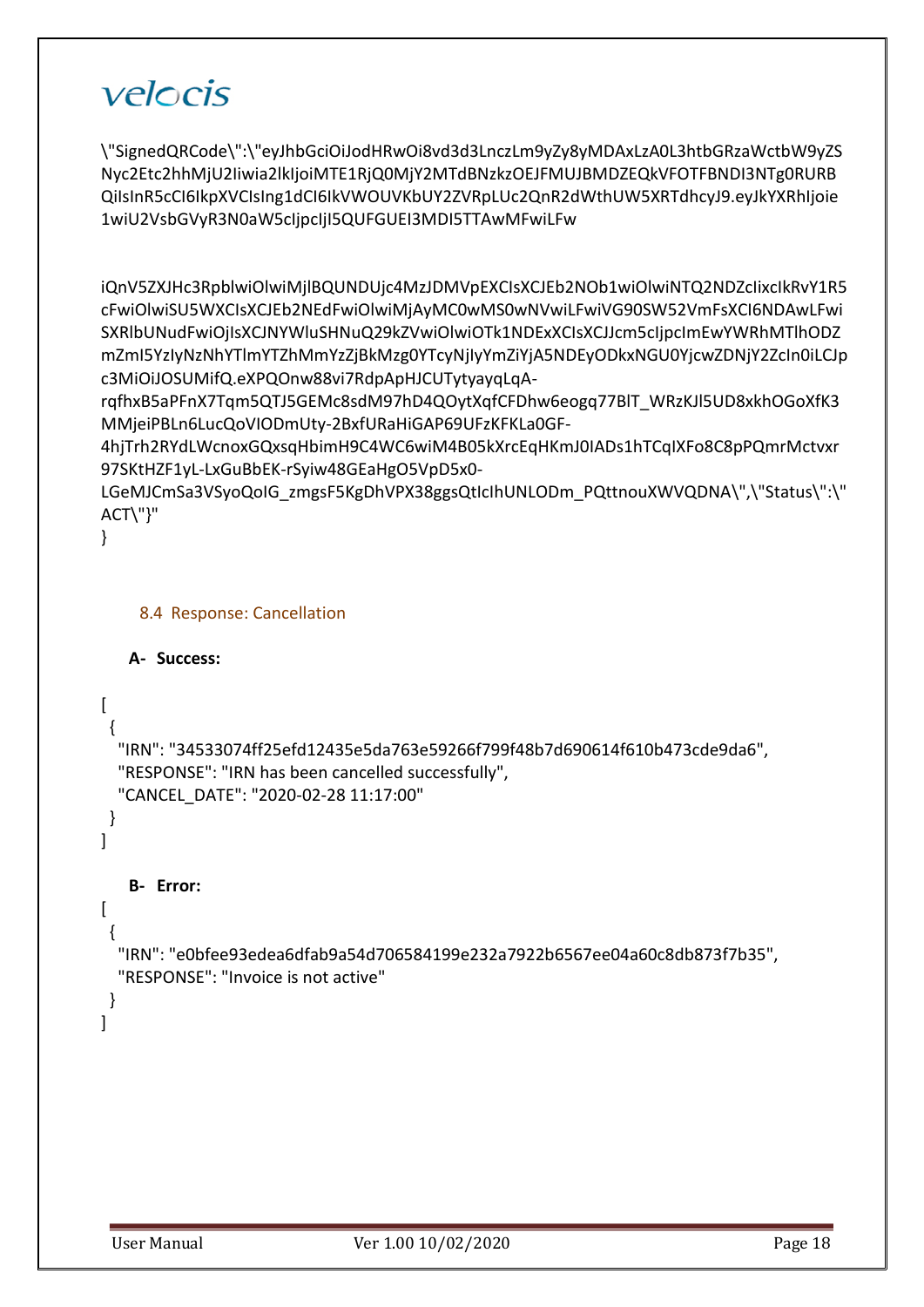## <span id="page-18-0"></span>9. Support Hierarchy

### **I.** Activity details:

| .                                |                                                                                                                                                                |  |  |
|----------------------------------|----------------------------------------------------------------------------------------------------------------------------------------------------------------|--|--|
| οf<br>Scope<br><b>Support</b>    | <b>Indicative list of Activities</b>                                                                                                                           |  |  |
| <b>Bug Fixing</b>                | Bugs would be categorized based on severity levels. Depending<br>on the priority of the bugs, bug fixing would be carried out or<br>workaround to be provided. |  |  |
| <b>Product</b><br><b>Updates</b> | All updates to the product will be available as per Velocis at<br>release cycle.                                                                               |  |  |

### **II.** Escalation matrix:

| <b>Escalation</b><br>Level | <b>Point of Contact</b> | <b>Contact Details</b>                  | <b>Remarks</b>                           |
|----------------------------|-------------------------|-----------------------------------------|------------------------------------------|
| Level 1                    | <b>Support Team</b>     | Support.desk@go4gst.com                 | For all issues                           |
| Level 2                    | <b>Project Manager</b>  |                                         | Will be responsible<br>till site Go Live |
| Level 3                    | Account<br>Manager      | Anurag.agarwal@velocis.in<br>9810885187 |                                          |

- **III.** Support Service Exclusions: Velocis shall not be obligated to provide Support Service if:
	- a. the reported error was caused by intentional changes in Service code, program parameters or other user adjustable features and can be addressed by using the Service in a new or different way by means of a direct or workaround solution which has been communicated to the Client;
	- b. the error results from Client operator error, errors in Customer Data or due to use of software not supplied by Velocis or use that is not in accordance with the Documentation;
	- **c.** the Client has failed to pay any required fee or is otherwise in default of this Agreement. To the extent, if any, that the Service is third party software (such as operating systems or thirdparty data or applications), it is acknowledged that the level of support provided by such third parties may impact Velocis performance.